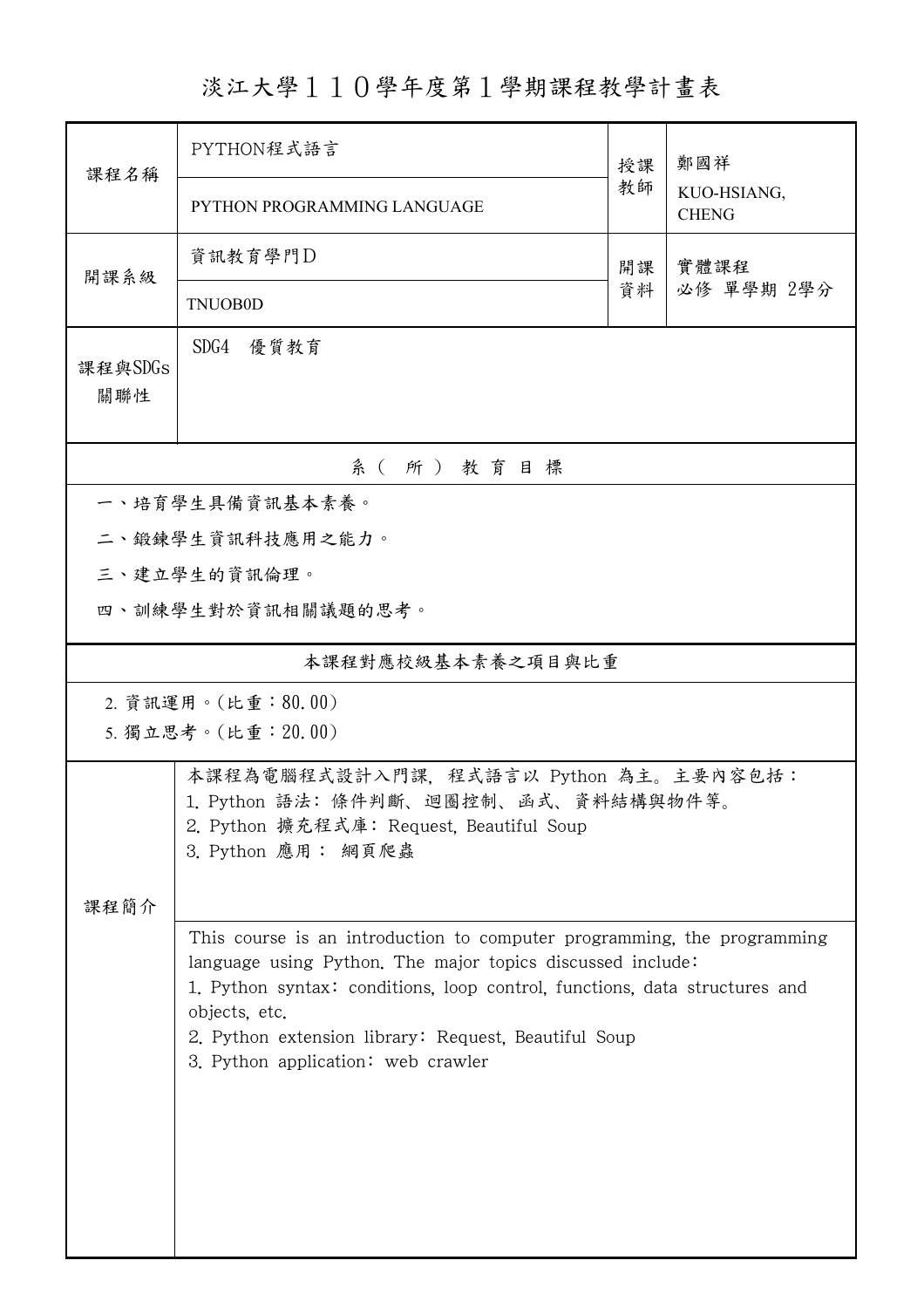## 本課程教學目標與認知、情意、技能目標之對應

將課程教學目標分別對應「認知(Cognitive)」、「情意(Affective)」與「技能(Psychomotor)」 的各目標類型。

一、認知(Cognitive):著重在該科目的事實、概念、程序、後設認知等各類知識之學習。

二、情意(Affective):著重在該科目的興趣、倫理、態度、信念、價值觀等之學習。

三、技能(Psychomotor):著重在該科目的肢體動作或技術操作之學習。

| 序<br>號         | 教學目標(中文)                                   |                                      |                      | 教學目標(英文)                                   |                         |  |  |
|----------------|--------------------------------------------|--------------------------------------|----------------------|--------------------------------------------|-------------------------|--|--|
| 1              | 學習基本程式邏輯                                   |                                      |                      | Learn the basic programming concept        |                         |  |  |
| $\overline{2}$ | 學習程式寫作方法                                   |                                      |                      | Learn programming skill                    |                         |  |  |
| 3              | 學習基礎Python知識                               |                                      |                      | Learn the knowledge about Python           |                         |  |  |
|                | 4 學習用程式邏輯解決問題                              |                                      |                      | Learn to solve problems by programming way |                         |  |  |
|                |                                            |                                      |                      | 教學目標之目標類型、核心能力、基本素養教學方法與評量方式               |                         |  |  |
| 序號             | 目標類型                                       | 院、系 $(\hbox{\tt m})$<br>核心能力         | 校級<br>基本素養           | 教學方法                                       | 評量方式                    |  |  |
| 1              | 認知                                         |                                      | 25                   | 講述、討論、實作                                   | 測驗、作業、討論(含<br>課堂、線上)、實作 |  |  |
| 2              | 認知                                         |                                      | 25                   | 講述、討論、實作                                   | 測驗、作業、討論(含<br>課堂、線上)、實作 |  |  |
| 3              | 認知                                         |                                      | 25                   | 講述、討論、實作                                   | 測驗、作業、討論(含<br>課堂、線上)、實作 |  |  |
| 4              | 認知                                         |                                      | 25                   | 講述、討論、實作                                   | 測驗、作業、討論(含<br>課堂、線上)、實作 |  |  |
|                | 授課進度表                                      |                                      |                      |                                            |                         |  |  |
| 週<br>坎         | 日期起訖                                       |                                      |                      | 內 容 (Subject/Topics)                       | 備註                      |  |  |
|                | $110/09/22\!\sim$<br>110/09/28             | Python 簡介                            |                      |                                            |                         |  |  |
| 2              | $110/09/29$ ~<br>110/10/05                 | Python 變數與基本數學運算                     |                      |                                            |                         |  |  |
| 3              | $110/10/06$ ~<br>110/10/12                 |                                      | Python 條件判斷 (IfElse) |                                            |                         |  |  |
| 4              | $110/10/13$ ~<br>110/10/19                 | Python 迴圈控制 (For Loops, While Loops) |                      |                                            |                         |  |  |
| 5              | $110/10/20$ ~<br>110/10/26                 | Python 函式 (Functions)                |                      |                                            |                         |  |  |
| 6              | $110/10/27$ ~<br>110/11/02                 | Python 資料結構 I (Lists, Tuples)        |                      |                                            |                         |  |  |
|                | $110/11/03$ ~<br>110/11/09                 | Python 資料結構 II (Sets, Dictionarys)   |                      |                                            |                         |  |  |
| 8              | $110/11/10$ ~<br>Python 輸入與輸出<br>110/11/16 |                                      |                      |                                            |                         |  |  |